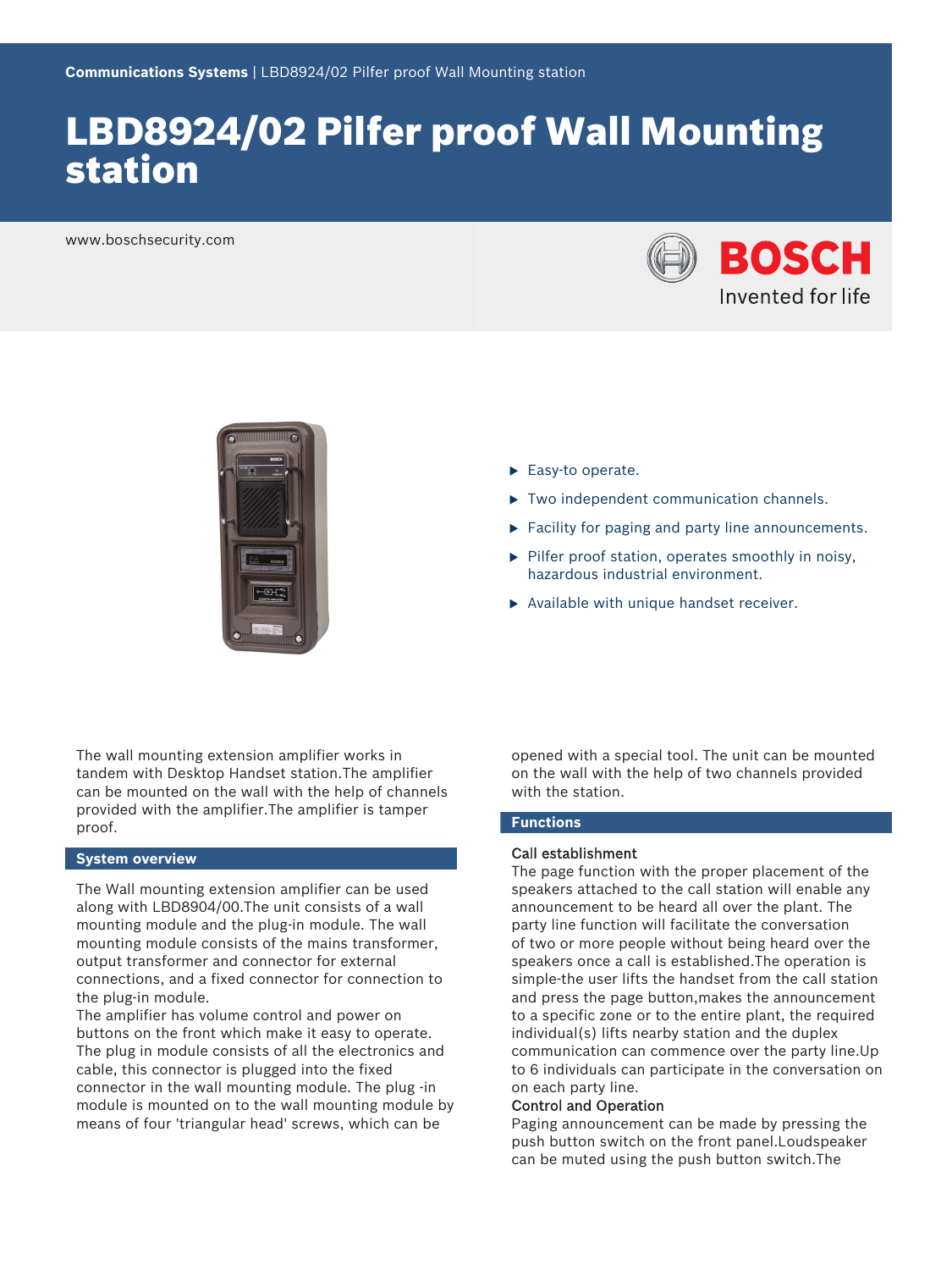functional switch can be customized as per the requirement like external call indicators, priority operations etc. Volume of the speaker can be controlled from front panel through the screw-driver adjustable volume controller.

### **Certifications and approvals**

Ingress protection Acc. To IP52 as per IEC 144

### **Installation/configuration notes**

## **Dimension & Mounting Details: LBD8922 /02**





### **Parts included**

| Quantity | <b>Components</b>              |
|----------|--------------------------------|
| 1        | Power Supply Cord              |
| 1        | <b>Triangular Screw Driver</b> |
|          | User Instructions              |

# **Technical specifications**

# **Electrical**

| Type                 |                                      |
|----------------------|--------------------------------------|
| Microphone           |                                      |
| Current consumption  | 180 mA at 220VAC, 850 mA at<br>24VDC |
| Power Supply voltage | 220VAC ±10% 50/60Hz or<br>24VDC      |

| Internal impedance             | 230Ω±15%                                                            |  |
|--------------------------------|---------------------------------------------------------------------|--|
| Sensitivity                    | $0.7$ mV/Pa                                                         |  |
| Line Receive r Amplifier       |                                                                     |  |
| Input sensitivity              | 2V                                                                  |  |
| Output                         | 1Watt across $25\Omega$                                             |  |
| <b>Distortion</b>              | 1% at 1kHz                                                          |  |
| Residual noise level           | -50dB (w.r.t. rated output)                                         |  |
| Frequency response             | 200Hz to 10kHz (+1/-3dB)                                            |  |
| <b>Line Amplifier Section</b>  |                                                                     |  |
| Input sensitivity              | 0.7mV(adjustable by preset<br>internally)                           |  |
| Input impedance                | $4k\Omega$ Resistive                                                |  |
| Load impedance                 | $240\Omega$ Resistive                                               |  |
| Output                         | 2V                                                                  |  |
| <b>Distortion</b>              | 1% at 1kHz                                                          |  |
| Residual noise level           | -50dB (w.r.t .rated output)                                         |  |
| Frequency response             | 200Hz to 12kHz (+1/-3dB)                                            |  |
| Gong tone frequency            | 600 Hz(±100 Hz)                                                     |  |
| Gong tone duration             | 800ms(+500/-200 ms)                                                 |  |
| <b>Power Amplifier Section</b> |                                                                     |  |
| Input sensitivity              | $2V (\pm 0.1V)$                                                     |  |
| Input impedance                | 20k <sub>0</sub>                                                    |  |
| <b>Distortion</b>              | 1% at 1kHz                                                          |  |
| Frequency response             | 200Hz to 10kHz(-3dB)                                                |  |
| Residual noise level           | -50 dB (w.r.t. rated output)                                        |  |
| Tone control                   | ±10dB at 200Hz                                                      |  |
| Output power                   | 15W r.m.s. across 8 $\Omega$ or 16 $\Omega$<br>load on relevant tap |  |
| Protection                     | Short circuit protection on output                                  |  |
| <b>Mechanical</b>              |                                                                     |  |
| Dimension(HxWxD) in mm         | 354x150x225                                                         |  |
| Weight                         | 7 kg                                                                |  |
| Colour                         | Front panel - Dark Brown Rear<br>housing - Beige                    |  |
| <b>Environmental</b>           |                                                                     |  |
| Operating temperature          | $-20^{\circ}$ Cto+55 $^{\circ}$ C                                   |  |
| Storage temperature            | $-40^{\circ}$ Cto + $70^{\circ}$ C                                  |  |
| Relative humidity              | 95%                                                                 |  |
| Environmental protection       | IP 52, with weather proof cover<br>IP 55                            |  |